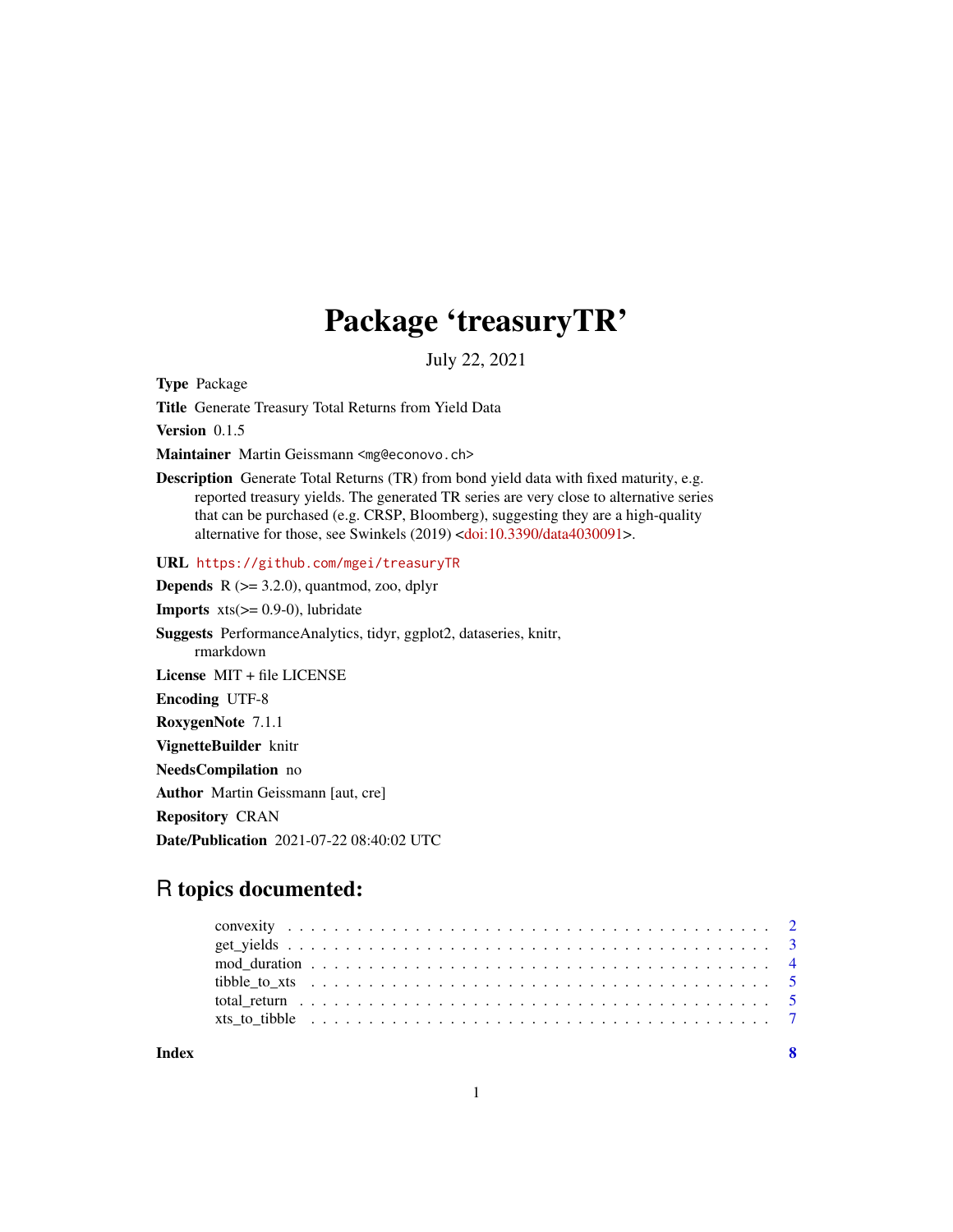<span id="page-1-0"></span>

Calculates the convexity of a bond.

This function is normally used in combination with total\_return() to compute bond total returns.

#### Usage

```
convexity(yields, maturity, format_out = "xts")
```
#### Arguments

| vields     | a series of yields              |
|------------|---------------------------------|
| maturity   | constant bond maturity in years |
| format out | xts or tibble                   |

#### Details

This function is normally used in combination with total\_return() to compute bond total returns. The convexity is the interest rate sensitivity of the modified duration.

$$
convexity = C_1 - C_2
$$

where

$$
C_1 = \frac{2}{y_t^2} (1 - z_t^{-2M})
$$

$$
C_2 = \frac{2M}{y_t} z_t^{-2M-1}
$$

$$
z_t = 1 + \frac{y_t}{2}
$$

M is the maturity in years (e.g. 10),  $y_t$  is the yield at time t.

#### Value

The convexity or a series of convexities of a bond with the given yield and maturity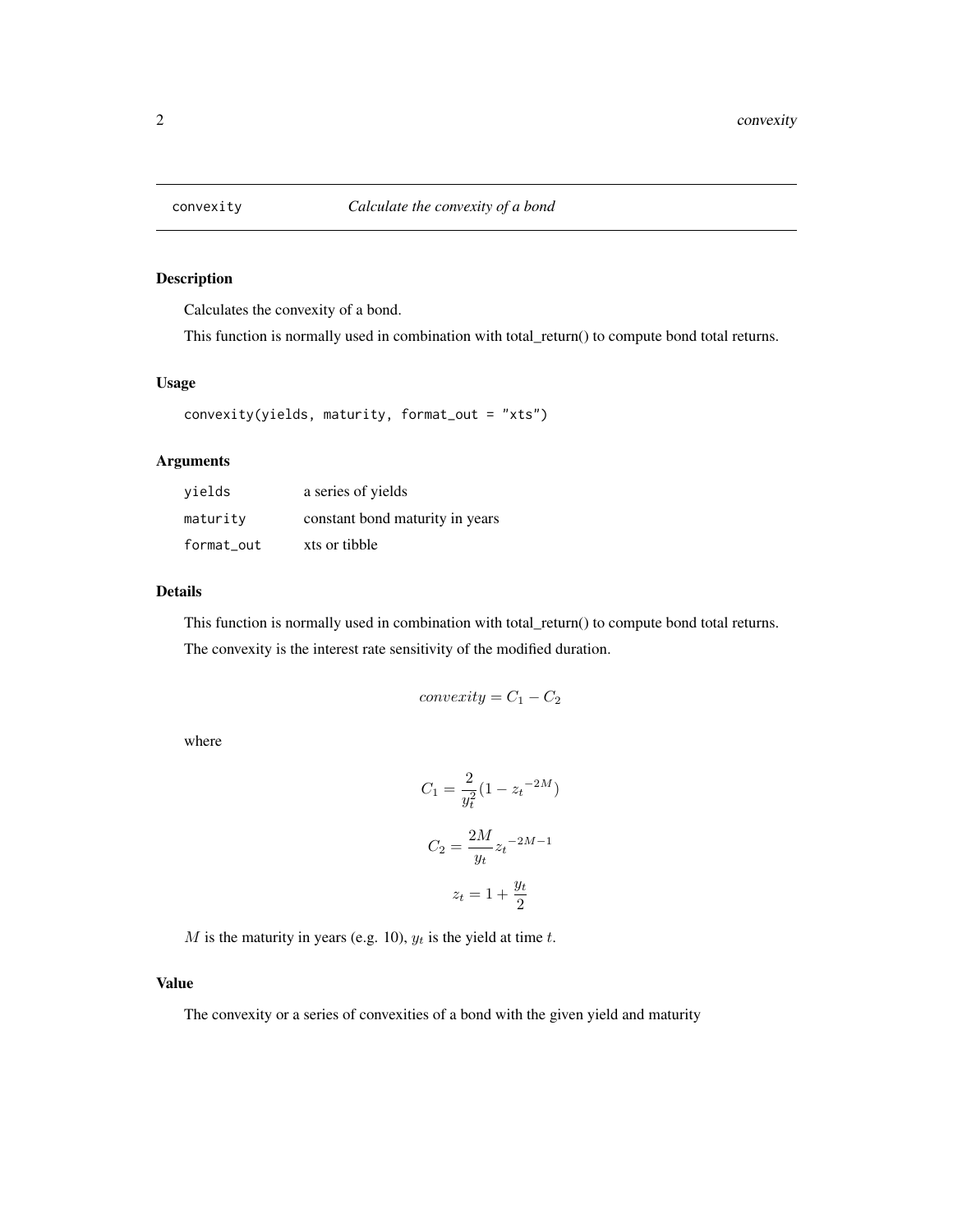<span id="page-2-0"></span>

Load data from FRED

#### Usage

```
get_yields(
  series = "DGS10",
  na_locf = TRUE,
 percent_adjust = TRUE,
  format_out = "xts",
  ...
)
```
#### Arguments

| series     | The series code as found on https://fred.stlouisfed.org/, see details |
|------------|-----------------------------------------------------------------------|
| na_locf    | replace NA's with last observation                                    |
|            | percent_adjust divide raw data by 100                                 |
| format_out | xts or tibble                                                         |
|            | Additional parameters handed to quantmod::getSymbols                  |

#### Details

The function is a wrapper for quantmod::getSymbols().

Commonly used constant-maturity yield series are:

- DGS1MO: 1-Month Treasury Constant Maturity Rate
- DGS3MO: 3-Month Treasury Constant Maturity Rate
- DGS6MO: 6-Month Treasury Constant Maturity Rate
- DGS1: 1-Year Treasury Constant Maturity Rate
- DGS2: 2-Year Treasury Constant Maturity Rate
- DGS3: 3-Year Treasury Constant Maturity Rate
- DGS5: 5-Year Treasury Constant Maturity Rate
- DGS7: 7-Year Treasury Constant Maturity Rate
- DGS10: 10-Year Treasury Constant Maturity Rate
- DGS20: 20-Year Treasury Constant Maturity Rate
- DGS30: 30-Year Treasury Constant Maturity Rate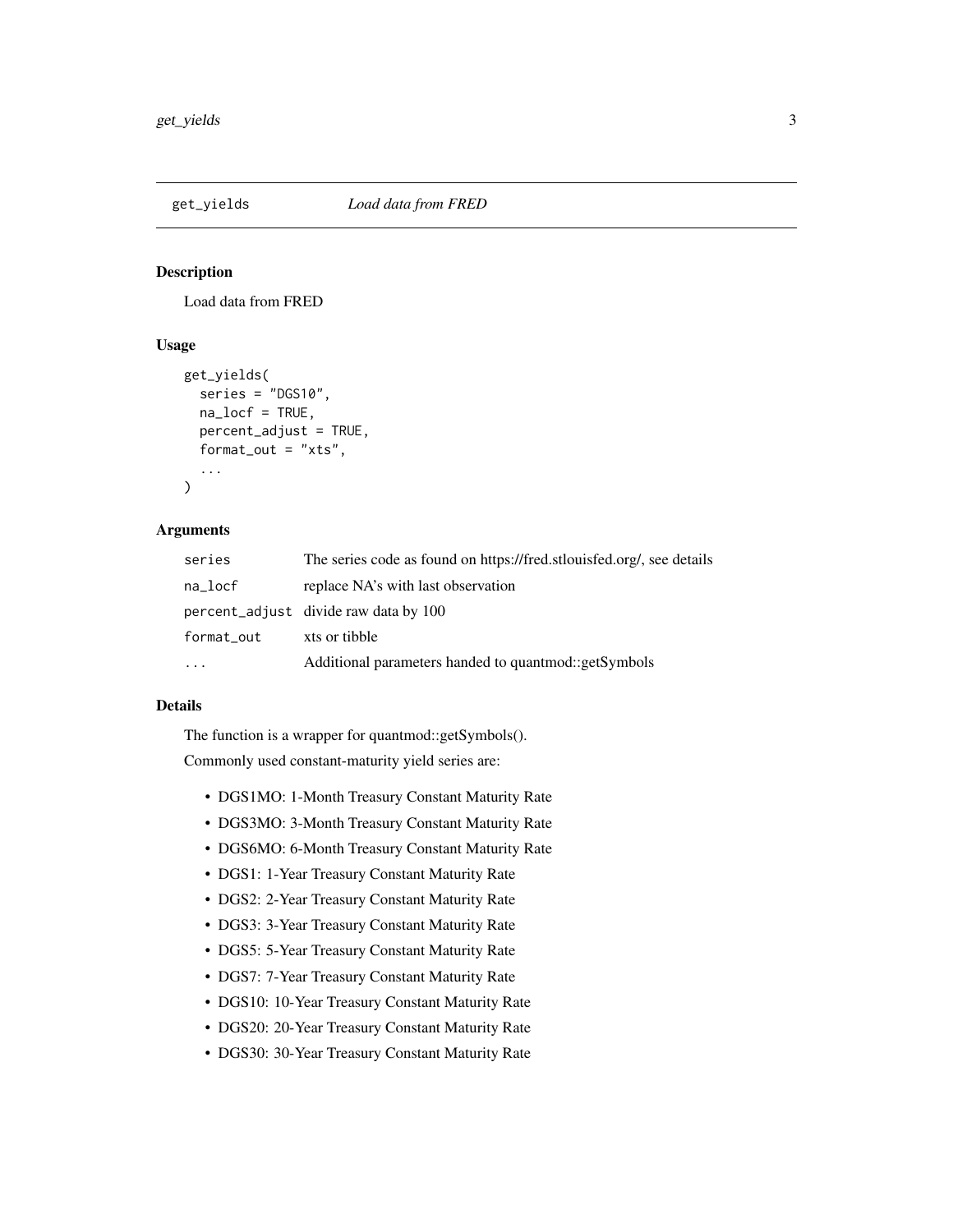#### <span id="page-3-0"></span>Value

The yields data as an xts object

#### Examples

```
# US 1-Month yields
yields_us_1m <- get_yields(series = "DGS1MO")
```
mod\_duration *Calculate the modified duration of a bond*

#### Description

Calculate the modified duration of a bond

#### Usage

```
mod_duration(yields, maturity, format_out = "xts")
```
#### Arguments

| vields     | a series of yields              |
|------------|---------------------------------|
| maturity   | constant bond maturity in years |
| format out | xts or tibble                   |

#### Details

This function is normally used in combination with total\_return() to compute bond total returns. The modified duration is the interest rate sensitivity of the price of bond.

$$
duration = \frac{1}{y_t} z_t^{2M}
$$

with

$$
z_t = 1 + \frac{y_t}{2}
$$

M is the maturity in years (e.g. 10),  $y_t$  is the yield at time t.

#### Value

A series of modified duration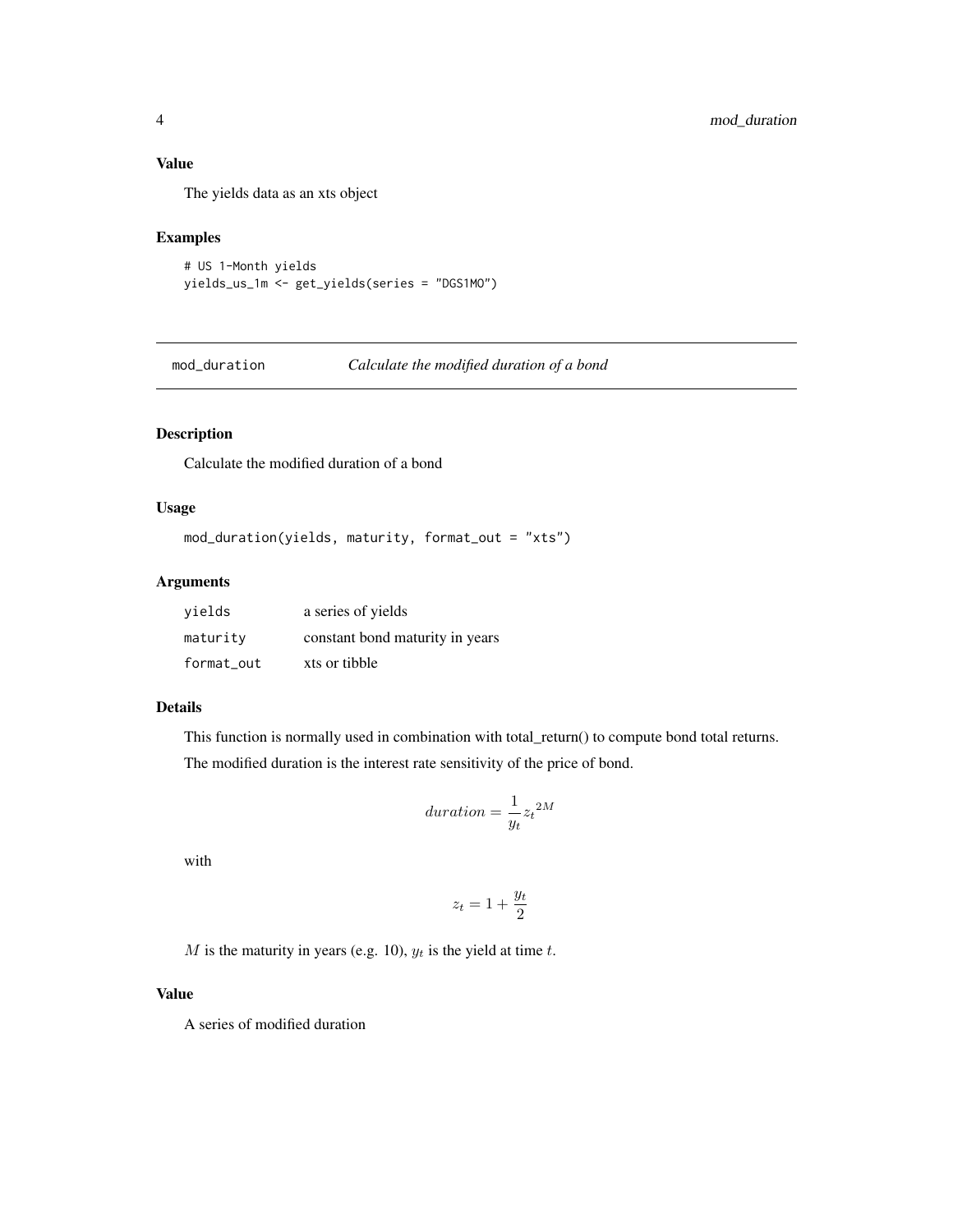<span id="page-4-0"></span>

Convert a tibble data frame to an xts object

### Usage

tibble\_to\_xts(x)

#### Arguments

x a tibble with a column 'date'

#### Value

An xts object

total\_return *Calculate bond total returns from constant-maturity yield data*

#### Description

Calculate bond total returns from constant-maturity yield data

#### Usage

```
total_return(
  yields,
 maturity,
 mdur = mod_duration(yields, maturity),
 convex = convexity(yields, maturity),
  scale = 261,
  format_out = "xts"
)
```
#### Arguments

| yields     | xts series or vector or yields                                                                                                                  |
|------------|-------------------------------------------------------------------------------------------------------------------------------------------------|
| maturity   | bond constant-maturity in years                                                                                                                 |
| mdur       | modified duration, by default calculated using mod_duration()                                                                                   |
| convex     | convexity, by default calculated using convexity()                                                                                              |
| scale      | number of periods in a year (for US treasury data daily scale $= 261$ , weekly scale<br>$= 52$ , monthly scale $= 12$ , quarterly scale $= 4$ ) |
| format_out | xts or tibble                                                                                                                                   |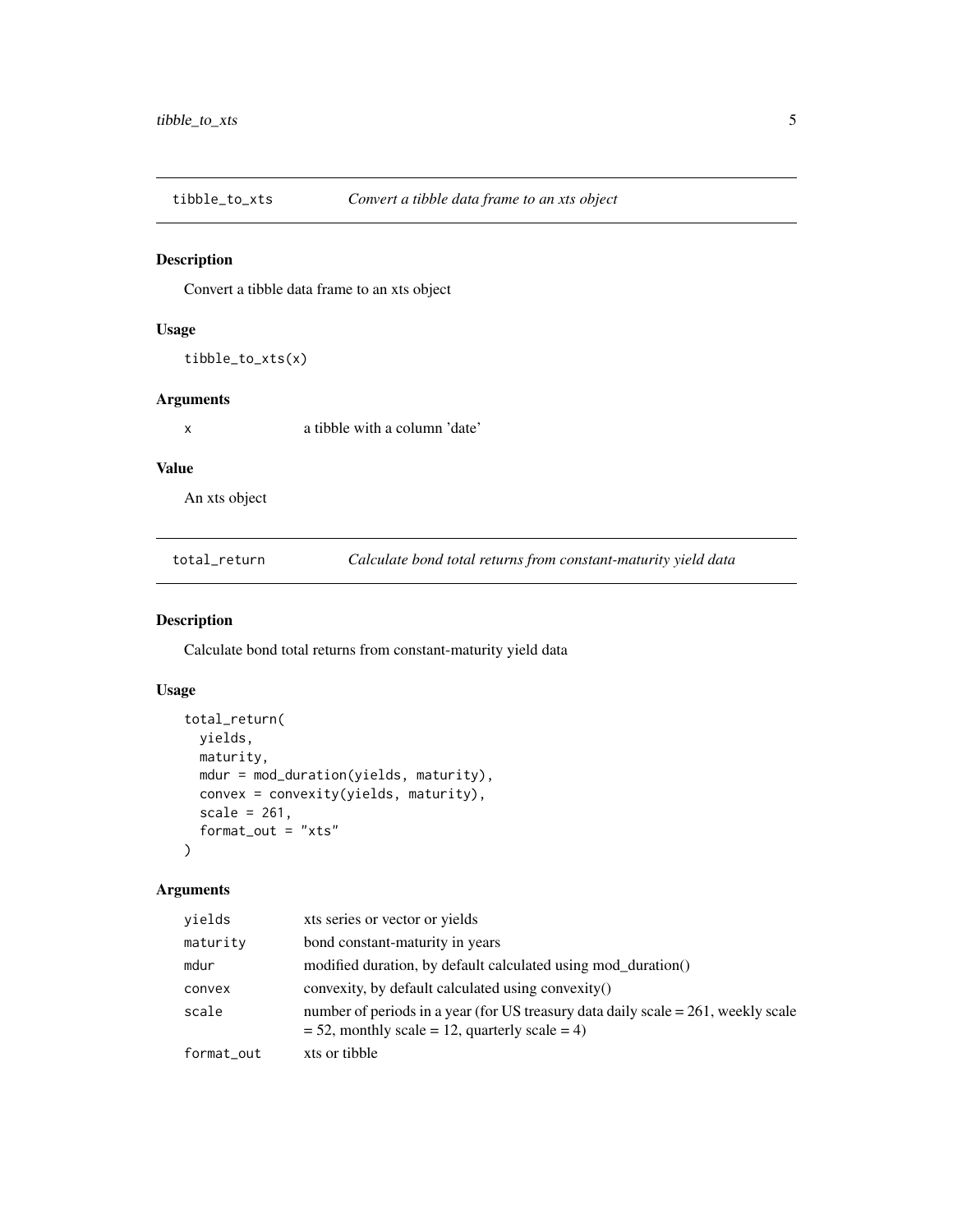#### Details

Calculate bond total returns from constant-maturity yield data.

$$
R_t = yield income - duration \cdot \Delta y + \frac{1}{2} \cdot convexity \cdot (\Delta y)^2
$$

where

$$
yieldincome = (1 + y_t)^{\Delta t} - 1 \approx y_t \Delta t
$$

$$
duration = \frac{1}{y_t} z_t^{2M}
$$

$$
convexity = C_1 - C_2
$$

and

$$
C_1 = \frac{2}{y_t^2} (1 - z_t^{-2M})
$$

$$
C_2 = \frac{2M}{y_t} z_t^{-2M-1}
$$

$$
z_t = 1 + \frac{y_t}{2}
$$

M is the maturity in years (e.g. 10),  $y_t$  is the yield at time t

#### Value

Bond total returns

#### Examples

```
library(dplyr)
# download US treasury 10Y constant-maturity
# yield data and compute a total return series
t10_yield <- get_yields("DGS10")
t10_tr <- total_return(yields = t10_yield, maturity = 10)
head(t10_tr)
# step-by-step calculation
t10_yield <- get_yields("DGS10", format_out = "tibble")
t10_tr <- t10_yield %>%
  mutate(convexity = convexity(DGS10, 10),
        mod_duration = mod_duration(DGS10, 10),
        TR = total_return(DGS10, 10, mod_duration, convexity))
head(t10_tr)
```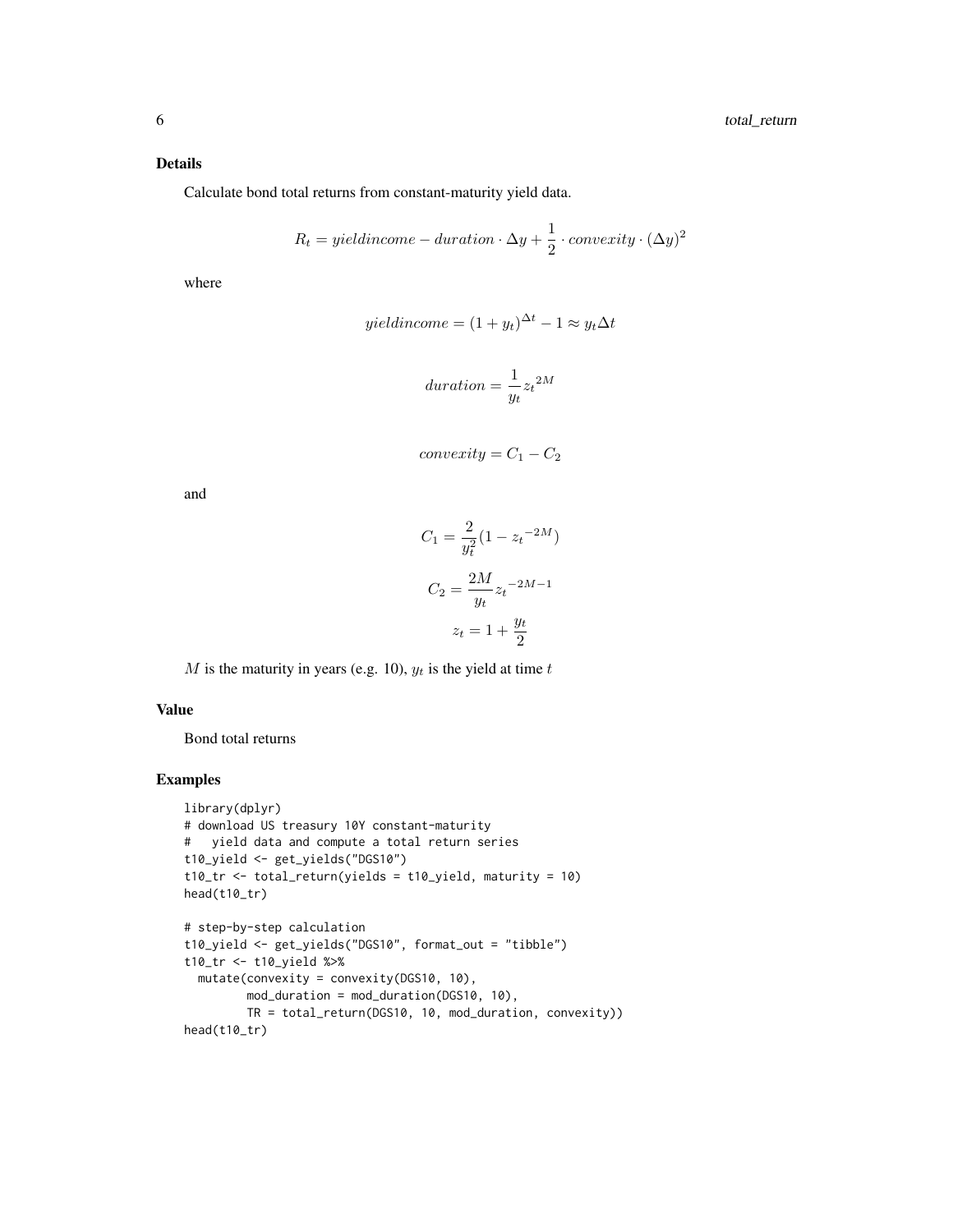<span id="page-6-0"></span>

Convert an xts object to a tibble data frame

#### Usage

xts\_to\_tibble(x)

#### Arguments

x an xts object

#### Value

A tibble data frame with first column 'date'

#### Note

If this function is used outside of the package's functions, i.e. using other data than FRED's, then make sure that the tibble does not contain non-numeric columns. An xts object is a matrix with an index attribute (date) and one cannot mix types in a matrix.